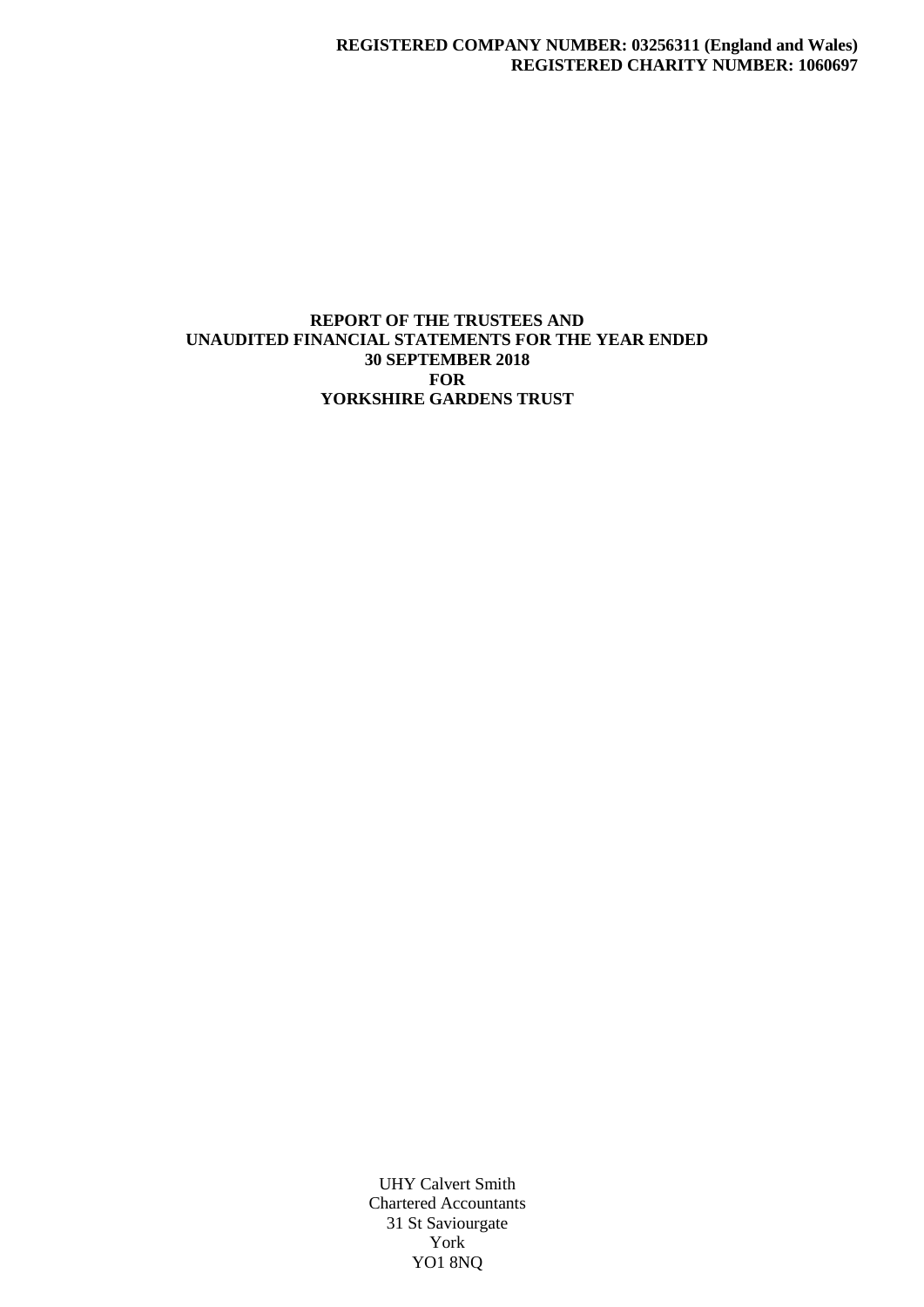## **CONTENTS OF THE FINANCIAL STATEMENTS FOR THE YEAR ENDED 30 SEPTEMBER 2018**

|                                          | Page         |
|------------------------------------------|--------------|
| Report of the Trustees                   | 1 to $7$     |
| <b>Independent Examiner's Report</b>     | 8            |
| <b>Statement of Financial Activities</b> | 9            |
| <b>Balance Sheet</b>                     | $10$ to $11$ |
| Notes to the Financial Statements        | 12 to 16     |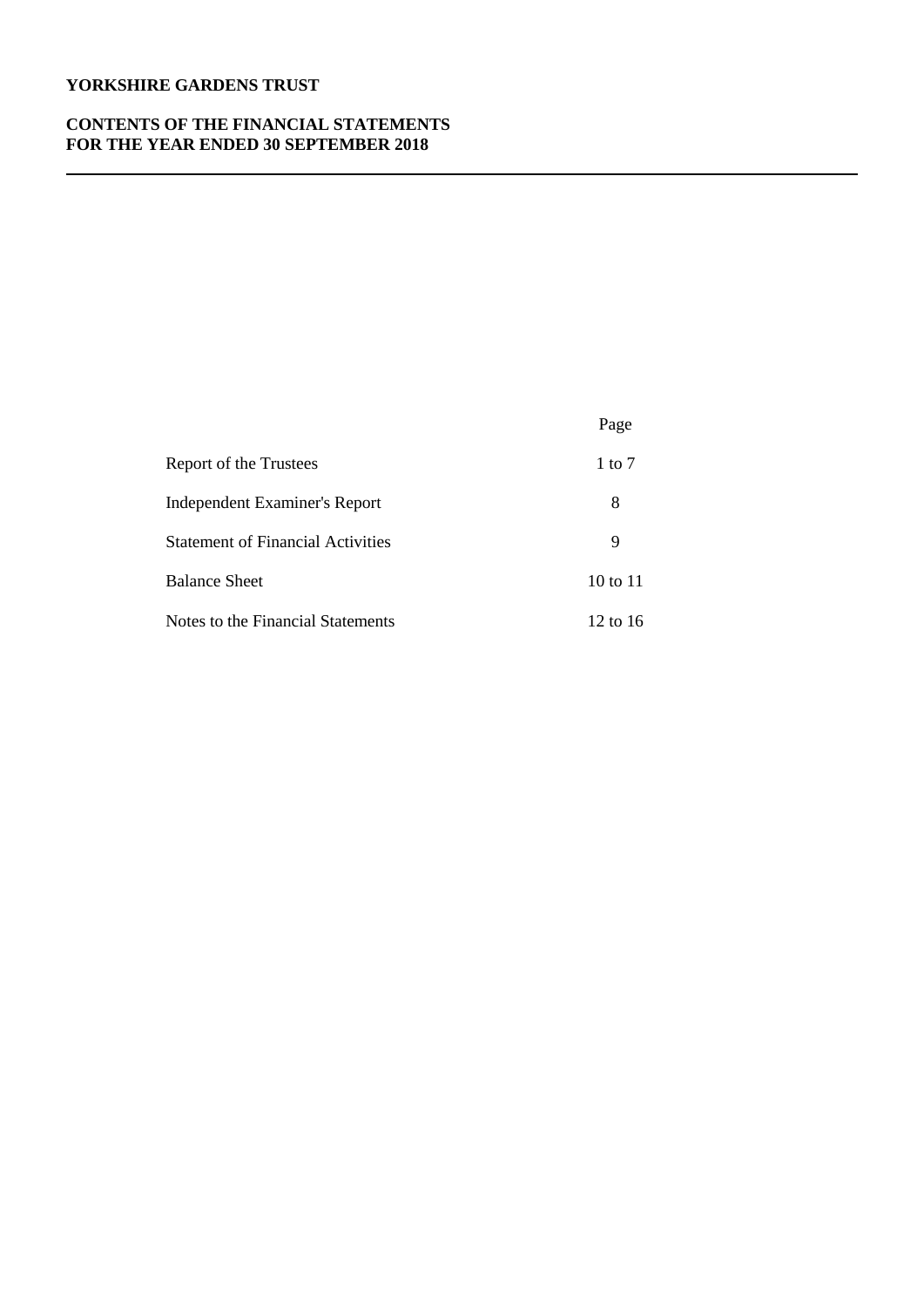# **REPORT OF THE TRUSTEES FOR THE YEAR ENDED 30 SEPTEMBER 2018**

The Yorkshire Gardens Trust was incorporated in September 1996, became a registered charity in February 1997 and is a company limited by guarantee and not having a share capital.

# **OBJECTIVES AND ACTIVITIES**

## **Objectives**

The Objects of the Trust are:

(1) to promote the education of the public on matters connected with garden land.

(2) to promote the protection, conservation and appropriate treatment of whatever garden land may exist or have existed in and around the counties of North Yorkshire, South Yorkshire, East Yorkshire and West Yorkshire for the education and enjoyment of the public.

## **Activities**

The Trust is active on a number of fronts in pursuit of its objectives. The Trustees have regard to the public benefit guidance published by the Charity Commission when formulating these activities.

Generally, the Trust has a strategy of advocacy and consultation with its members, professionals in related fields, private land-owners and public authorities, heritage bodies, the wider public and with Government, through the Gardens Trust, to promote its objectives. In particular the Trust has links with:

| The Yorkshire Philosophical Society         | <b>Royal Horticultural Society</b>          |
|---------------------------------------------|---------------------------------------------|
| The Folly Fellowship                        | Historic England                            |
| The Gardens Trust                           | <b>York Civic Trust</b>                     |
| <b>Other County Garden Trusts</b>           | The National Trust                          |
| The Arts Society                            | The Borthwick Institute, University of York |
| The Yorkshire Dales and the North Yorkshire | Wentworth Castle and Stainborough Park      |
| <b>Moors National Parks</b>                 | Heritage Trust                              |

Specifically, the Trust is active in the following areas:

## **Research and Recording**

The Trust has a project to identify, research and record significant unregistered parks and gardens across Yorkshire. At the outset, it was estimated that there were at least 475 important historic designed landscapes across the historic county of Yorkshire (the three former Ridings plus the City of York). Of those, 126 were on Historic England's Register of Historic Parks and Gardens of Special Historic Interest in England and 160 were on Parks & Gardens UK national database (although some have no detailed history or description). This left 189 sites that had not been centrally documented.

The project is currently working on sites in the Hambleton District of North Yorkshire, the North Yorkshire Moors National Park and Doncaster. The results are shared with local authority planners and conservation officers. The information on the sites is added to the Parks and Gardens UK Database, to the Trust's website and the Historic Environment Record. The material is also archived at the Borthwick Institute in York, enhancing the Trust's research already deposited there.

The importance of the work is demonstrated by the fact North Yorkshire County Council, Hambleton District Council and the North Yorkshire Moors National Park Authority have given grants to assist.

The project is run entirely by 15 to 20 volunteers, many of whom are not Trust members, but are from local societies. All volunteers receive assistance from the Researching and Recording team. The research reports and statements of significance are subject to strict editing to ensure they are of the highest professional standard. The methodology and good practice have been shared with other County Gardens Trusts and by contributing to The Gardens Trust Historic Landscape Project workshops and training sessions.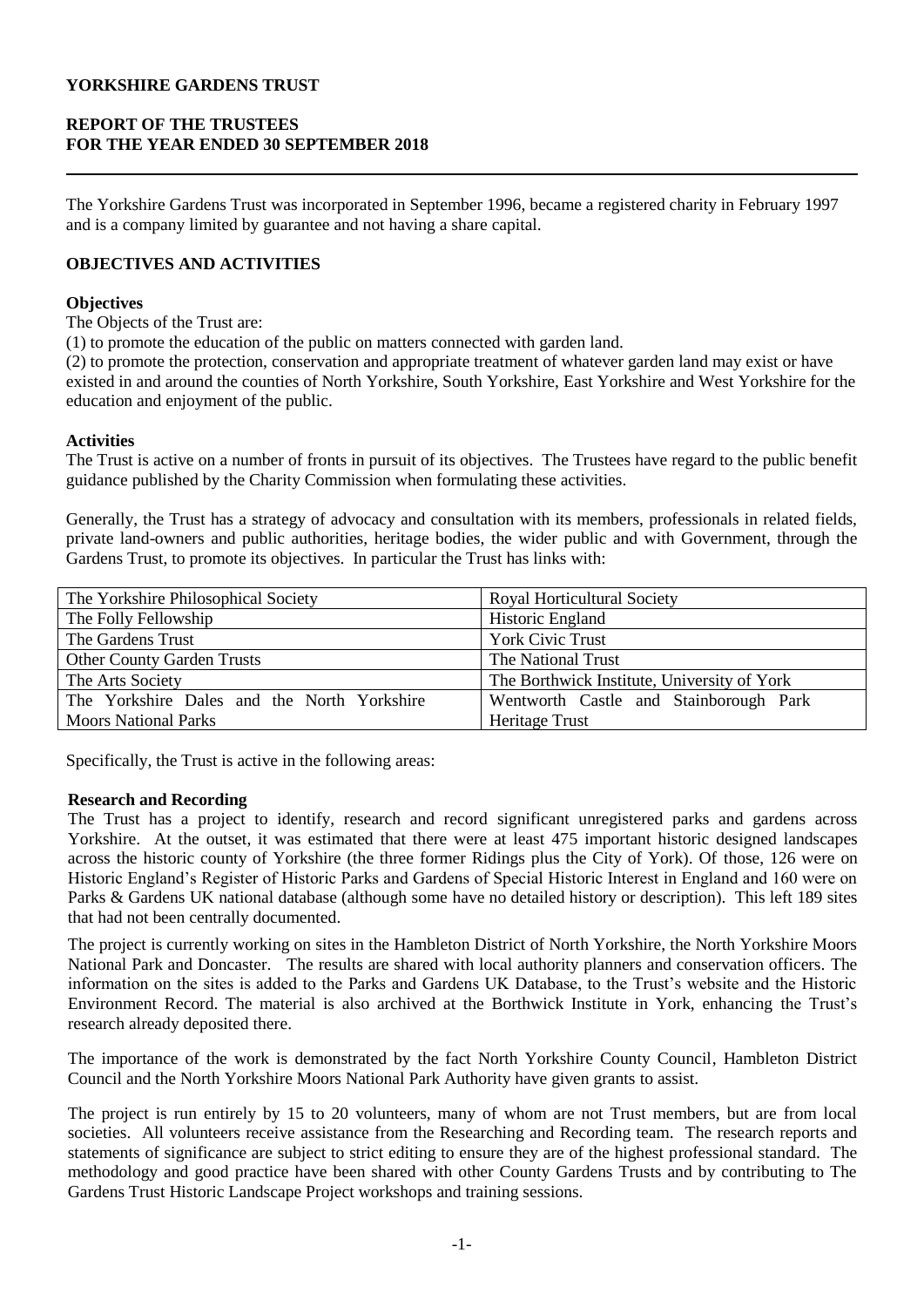## **REPORT OF THE TRUSTEES FOR THE YEAR ENDED 30 SEPTEMBER 2018**

### **Conservation and Planning**

As a statutory consultee The Gardens Trust sends the Trust details of all planning applications related to registered gardens and landscapes. On occasions the Trust is also consulted on planning applications relating to nonregistered sites. The Conservation sub-committee reviews and responds to these applications. It is made up of 12 members and meets regularly, although much work takes place between meetings. Members also draw on the local expertise of other Trust members to contribute to planning responses. The sub-committee works closely on planning matters with the Conservation Officers at the Gardens Trust and notifies Historic England of all its consultations.

The Trust's specialist knowledge is being requested increasingly as funding and expertise is cut within local authorities and Historic England, and development pressures on historic parks and gardens continues unabated.

Conservation sub-committee member, Jane Furse, has been the Trust's representative trustee for the Wentworth Castle and Stainborough Park Heritage Trust since 2002. Unfortunately, the garden and parkland were closed to the public in April 2017. The Trust lobbied both the Heritage Lottery Fund and Historic England regarding the future of this iconic Grade I site which won many awards and accolades for its exemplary renovation work. The Trust is delighted that the National Trust announced in October 2018 that they are planning to take over this important historic landscape.

#### **Grants**

The Trust has a Small Grants Scheme with an annual budget of £2,000 for projects related to Yorkshire's parks and gardens. Application forms are on the Trust's website. The Trust is looking into other ways of publicising the scheme to ensure it reaches all worthy recipients.

The Trusts also gives grants for other purposes including the publication of books, education and supporting students attending conferences.

#### **Schools and Education**

Through the Schools Sub-Committee, the Trust supports, advises and channels funds to its 42 member schools. The aim is to provide a variety of opportunities to suit all of the schools involved. These include:

- Ground Development Awards grants are awarded to schools which apply and demonstrate their commitment to their project, its viability and usefulness, the involvement of the children in the planning and use, and the provision for aftercare.
- An offer which all schools can apply for and take up, which this year comprised laminated guides to "Bugs and Beasties" and "Butterflies" produced by the Field Studies Council. The Trust also provides funding for workshops and visits and this year offered to support school visits to Harlow Carr or the Yorkshire Arboretum at Castle Howard.
- A gift to all schools, which this year was a copy of "A Child's Garden: A Story of Hope" by Michael Foreman.

During the year, the Trust also established a bursary to help individuals in their horticultural careers.

#### **Membership and engagement**

The work of the Trust is dependent on its members both for income, through membership fees and events, and for the time and skills of those who volunteer to deliver the activities of the Trust, often foregoing expenses. The Trust's membership also includes much expertise on various aspects of the conservation of historic parks and gardens.

At the year end the Trust's membership was made up as follows:

64 Double memberships, 112 Single memberships, 48 Honorary memberships (includes event hosts who are given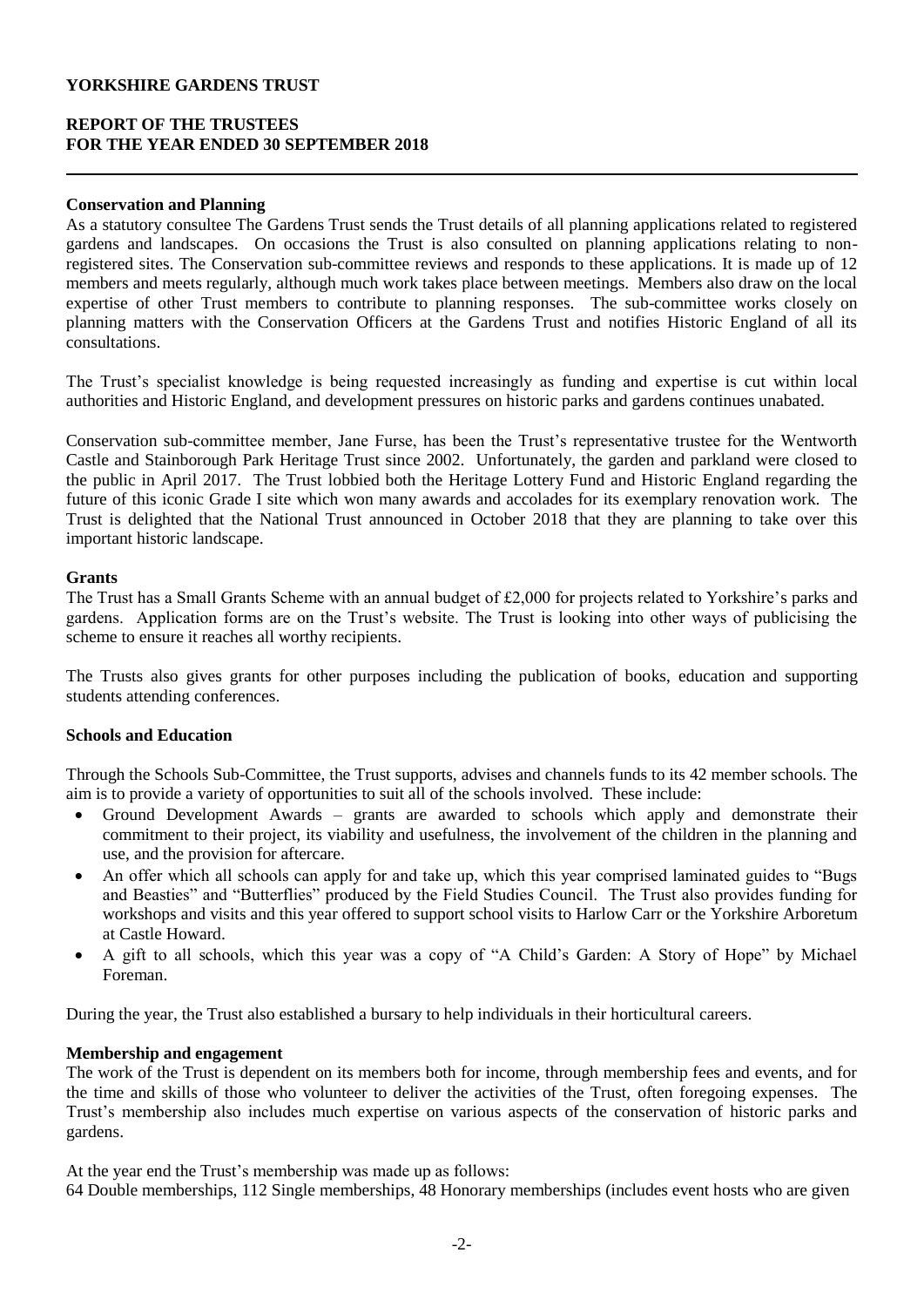# **REPORT OF THE TRUSTEES FOR THE YEAR ENDED 30 SEPTEMBER 2018**

one year's honorary membership and researchers whilst they work for the Trust), 1 Association, 2 Corporate members, 27 Life members, 1 Honorary life-member, 42 School members.

The Trust keeps in touch with its members via its website, the twice-yearly newsletters and e-mail updates and has a presence on Twitter.

New members are recruited via the website, social media, the membership brochure, talks given by Trustees and by word-of-mouth. However, the Trust's ageing profile and insufficient active volunteers continues to be a risk for the Trust, and the Business Plan details a number of new initiatives to address this.

## **Events**

The Trust's 5-member Events sub-committee organises a wide range of events across Yorkshire throughout the year. These include visits to historic landscapes, private gardens and commercial growers as well as talks.

Many of the events this year celebrated the bicentenary of the death of Humphry Repton and focussed on his Yorkshire landscapes. The AGM was at Rudding Park, when Professor Stephen Daniels gave a talk entitled, "Revealing Repton: Approaches to the Art of Landscape Gardening in the Bicentenary" and there were visits to the Mulgrave Estate and Langold. The Trust's biennial talk, held jointly with the Yorkshire Philosophical Society was entitled "Humphry Repton, landscape gardener (1752-1818) and his Yorkshire commissions". This was given by Dr Patrick Eyres and Karen Lynch authors of "On the Spot: The Yorkshire Red Books of Humphry Repton, landscape gardener", the publication of which was made possible due to a substantial grant from the Trust.

There were also visits to Bridge Farm House, Parlington Estate and Lotherton Hall, Rokeby Park, Wassand Hall, Old Sleningford Hall and Primrose Bank Nursery and Garden.

As well as being enjoyable occasions, events provide members and their guests with opportunities to learn about gardens and historic landscapes, and also raise significant sums in support of the Trust's other charitable activities.

The Trustees are grateful to those Trust members who led visits and also to the owners of the parks and gardens visited, especially those who kindly donated event proceeds to the Trust to assist with its charitable objectives.

## **Archives**

The Trust has established an archive at the Borthwick Institute, University of York. There are regular deposits of minutes, records, research material and pieces of botanical, garden and landscape history.

# **ACHIEVEMENTS AND PERFORMANCE**

## **Achievements**

Since its formation the Trust has developed to a position where its work and achievements are much admired and respected by fellow county garden trusts and by colleagues within the conservation field and the world of parks and gardens. It is a great credit to the dedication, enormous passion and commitment of the current team and of their predecessors that such a reputation has been achieved. The Trustees are enormously grateful to those individuals who give their time and skills so generously. Specific achievements this year include the following:

- The Research and Recording team completed a total of 49 sites comprising: 20 in the East Riding, 16 in Selby District, 11 in the Hambleton District and 2 in the North Yorkshire Moors National Park. As a result, the East Riding and the Selby District of North Yorkshire are now complete.
- Responding to 31 planning applications including several that required multiple letters and site visits. The Trust has also given pre-application advice.
- Meetings with:
	- o the Friends of the Botanical Gardens, Sheffield and a Councillor regarding the historic street trees at the southern entrance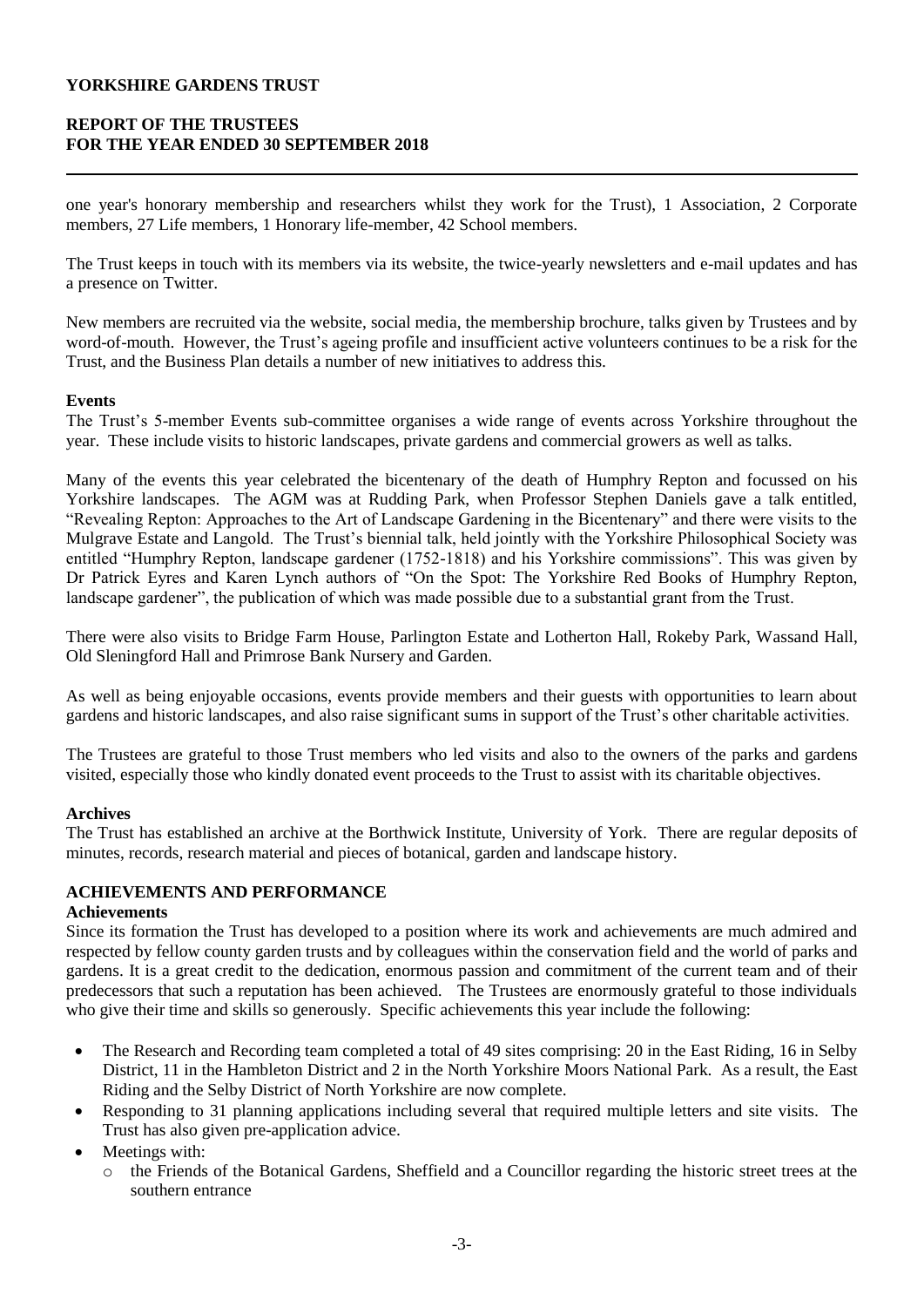# **REPORT OF THE TRUSTEES FOR THE YEAR ENDED 30 SEPTEMBER 2018**

- o the Director and Estate Officer at Burton Constable Hall and officers from Natural England
- o The Arts Society (TAS) to look at how the Trust and TAS might work together
- Participation in the Fountains Abbey and Studley Royal stakeholder meetings.
- Continued work with Historic England (HE) regarding Parlington (a historic site included in the Site Allocation Plan (SAP) by Leeds CC). One of the Trust's members has done much research to assist HE with listing and registration and accompanied HE officers to the Planning Inspector's Examination on the SAP in August.
- The awarding of grants totalling £6,492 during the year. These included:
	- o Three Ground Development Awards of £250 each to:
		- Halifax Academy to help them start a fruit and vegetable garden;
		- Clapham C of E Primary School to help them renovate the raised beds in their long-established and successful garden, which even sells surplus produce to the village shop.
		- East Morton C of Primary to help with the renovation of their sensory and growing garden.
	- o £250 was given to Great Ouseburn C of E Primary School to enable a visit to The Yorkshire Arboretum.
	- o Junior gardening tools to the value of £137 were given to Carlton and Faceby C of E Primary School.
	- o £220 to enable 11 students to attend the "Repton and Horticulture" conference organised by the Friends of the Botanical Gardens, Sheffield and the Department of Landscape Architecture at Sheffield University.
	- o £1,000 to Ripon Walled Garden to assist with work on paths.
	- o £600 to Ripon Museums Trust for work on the Master's Garden at the Ripon Workhouse.
	- o £2,500 to the New Arcadian Press to support the publication of "On the Spot: The Yorkshire Red Books of Humphrey Repton, Landscape Gardener".
	- o £500 to York Philosophical Society to support publication of "The Most Fortunate Situation: The Story of York's Museum Gardens"
- Through the generosity of its members the new horticultural bursary stood at £1,075 at the year end.
- Events attracted 600 attendees and produced a surplus of £3,728 to support the Trust's charitable activities.
- During the years the Trustees developed and approved a new Business Plan which was presented to members at the AGM. This sets out a vision and strategy for the period 2018-2022. The Business Plan is available on the Trust's website.

# **Challenges**

The Trust is reliant on the skills and willingness of its members to deliver its activities and achievements. The management structure still has some unfilled roles and the lack of sufficient active volunteers and the ageing profile of the membership continues to be a major risk for the Trust. The new Business Plan focuses on addressing this risk.

## **Financial Review**

The Trust recorded a deficit for the year of £2,879 (2017:  $(\text{\textsterling}3,059)$ ). Income was broadly the same as the previous year. Overall, expenditure was down slightly with governance costs substantially lower, but grant giving increased by around £2,000.

The finances of the Trust are in good shape, in part due to the legacy of one of our founders, Phillipa Rakusen. The Trust's assets are held in cash.

Insurance, including professional indemnity and public liability insurance, is in place through the Gardens Trust.

# **Reserves Policy**

The Trust aims to retain enough reserves to further the aims of the Trust and secure its future. The Trust has sufficient funds to continue its work for the foreseeable future and in accordance with the Business Plan.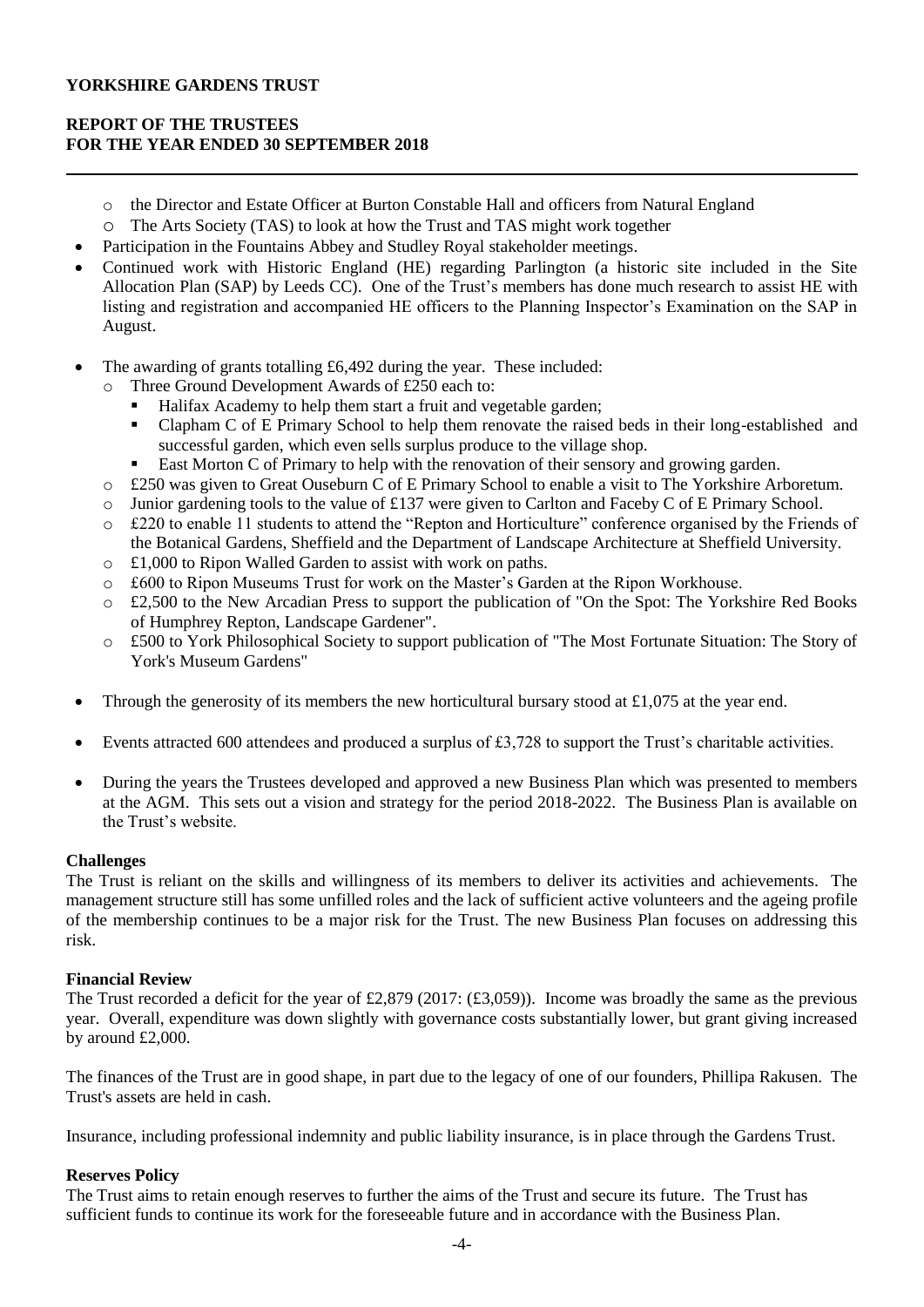# **REPORT OF THE TRUSTEES FOR THE YEAR ENDED 30 SEPTEMBER 2018**

## **STRUCTURE, GOVERNANCE AND MANAGEMENT**

#### **Governing document**

New Articles of Association were approved at the Trust's AGM on 24<sup>th</sup> March 2018.

## **Organisational structure and management**

The Trust is managed by the Council of Management. The Council comprises the Trustees, who are directors of the Trust and are charity trustees for purposes of charity law. The Council met on  $7<sup>th</sup>$  November 2017, 30<sup>th</sup> January 2018, 1<sup>st</sup> May 2018 and 17<sup>th</sup> July 2018. Questions, policy and strategy are decided by a majority of votes.

The Trustees delegates some activities to Sub-committees which meet according to need. Each sub-committee comprises Trust members and other professionals and partners and has either at least one Trustee as a member or a designated link Trustee. That Trustee reports on the work of their sub-committee to the Council, which discusses any proposals and makes decisions. The Trustee reports back to the sub-committee, which also receives the minutes of the Council.

Each sub-committee submits a budget request annually via the treasurer for approval by the Council before the start of each financial year.

The Council seeks professional help when required from its accountants, UHY Calvert Smith LLP, who are the independent examiner of the Trust's accounts, and from its lawyers, Wrigleys Solicitors LLP. Relevant information from the Charity Commission is also circulated to all Trustees as necessary.

The Trust is a member of the Gardens Trust and sends a voting delegate to the AGM. Delegates also attend other Gardens Trust meetings. Through the Gardens Trust, the Trust is also a member of Heritage Alliance, the national body for organisations concerned with all aspects of the historic environment. One Trustee represents historic parks and gardens issues on the Historic Environment Forum for Yorkshire and Humber.

Members are entitled to attend and vote at the AGM. The twenty first AGM took place at Rudding Park on 24th March 2018. The next AGM will be held at on 30th March 2019 at Newton-le-Willows Village Hall.

#### **Recruitment, appointment and training of new trustees**

One third of the Trustees must retire at each AGM. Retiring Trustees can be re-elected. Current Trustees encourage individuals with relevant interest and skills to become Trustees. New Trustees are elected at an AGM, but may be co-opted as a Trustee and elected at the following AGM.

All new Trustees are provided with the Articles of Association and the Charity Commission's "Charity Trustee Welcome Pack" and "Guidance to Trustees", and are asked to sign its standard Trustee Eligibility Declaration. Mentoring is also provided by existing Trustees.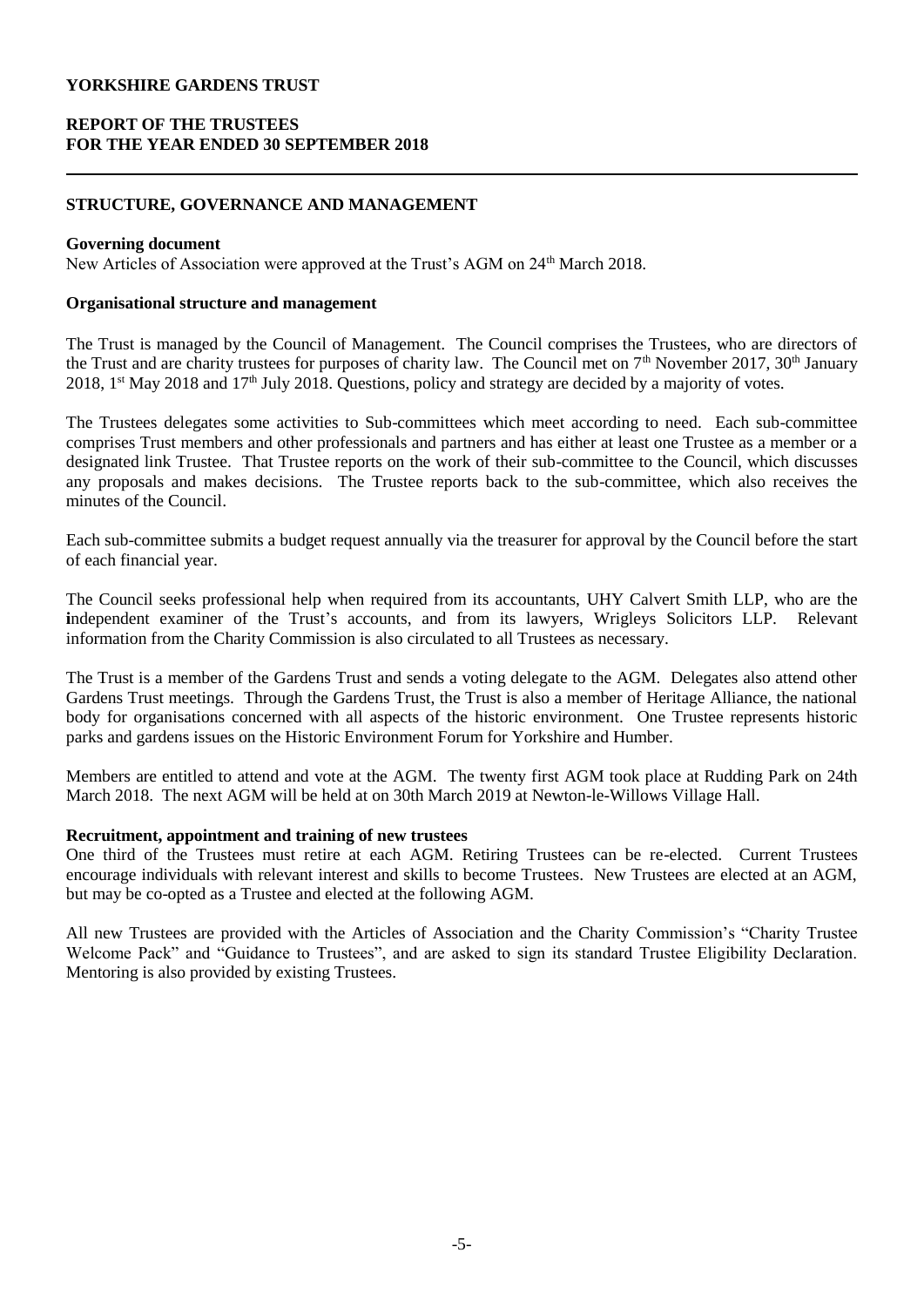## **REPORT OF THE TRUSTEES FOR THE YEAR ENDED 30 SEPTEMBER 2018**

#### **REFERENCE AND ADMINISTRATIVE DETAILS**

#### **Registered Company number**

03256311 (England and Wales)

#### **Registered Charity number** 1060697

#### **Registered office**

31 St. Saviourgate York North Yorkshire YO1 8NQ

#### **Trustees**

The subscribers to the Memorandum and Articles of Association (The Council of Management) who held office during the year were as follows:-

| Val Hepworth           | Chairman, Company Secretary, Conservation, Events.                   |
|------------------------|----------------------------------------------------------------------|
| Fiona Barlow           | Events, Schools                                                      |
| <b>Malcolm Barnett</b> | Pippa Rakusen Bequest, Company Secretary assistance.                 |
| Ray Blyth              | Events, Refugee Event, Small Grants Scheme. Resigned 24th March 2018 |
| Tony Cleaver           | Newsletter Editor Resigned 24th March 2018                           |
| Penelope Dawson Brown  | Conservation, Archives, Schools Education.                           |
| David Morgan           | <b>Business Planning</b>                                             |
| <b>Vicky Price</b>     | Events                                                               |
| Nigel Tooze            | <b>Honorary Treasurer</b>                                            |

The Charity Trustees are the current Directors of the limited company.

There is a vacancy for a Vice Chairman and also a Secretary to Council.

Some Council meetings have been attended by Vice-presidents Peter Goodchild, Nick Lane Fox and Lady Legard.

Mrs Louise Amende has continued her remunerated role as Administrator for Events bookings, Membership Secretary and assisting the Council, due to the continued lack of further volunteers.

| <b>Independent examiner</b>  | <b>Bankers</b>       |
|------------------------------|----------------------|
| <b>UHY Calvert Smith</b>     | Yorkshire Bank       |
| <b>Chartered Accountants</b> | 46 Coney Street      |
| 31 St Saviourgate            | York YO1 1NQ         |
| York                         |                      |
| YO1 8NQ                      | Aldermore Bank       |
|                              | 1st Floor, Block B   |
| <b>Solicitors</b>            | <b>Western House</b> |
| Wrigleys                     | Lynch Wood           |
| 19 Cookridge Street          | Peterborough PE2 6FZ |
| Leeds                        |                      |
| $LS2$ 3AG                    |                      |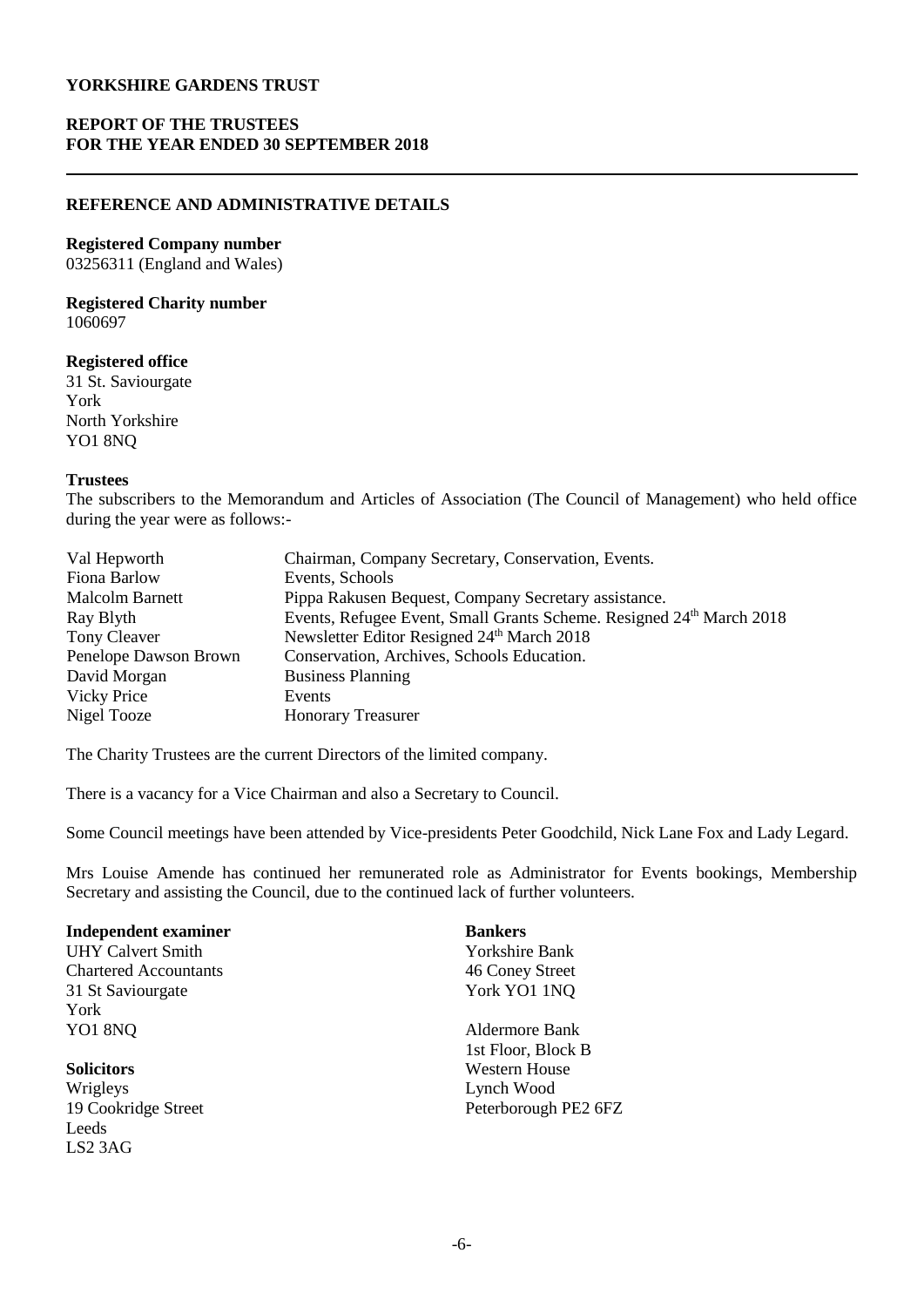# **REPORT OF THE TRUSTEES FOR THE YEAR ENDED 30 SEPTEMBER 2018**

This report has been prepared in accordance with the special provisions of Part 15 of the Companies Act 2006 relating to small companies.

Approved by order of the board of trustees on 29 January 2019 and signed on its behalf by:

Mrs Valerie Hepworth - Trustee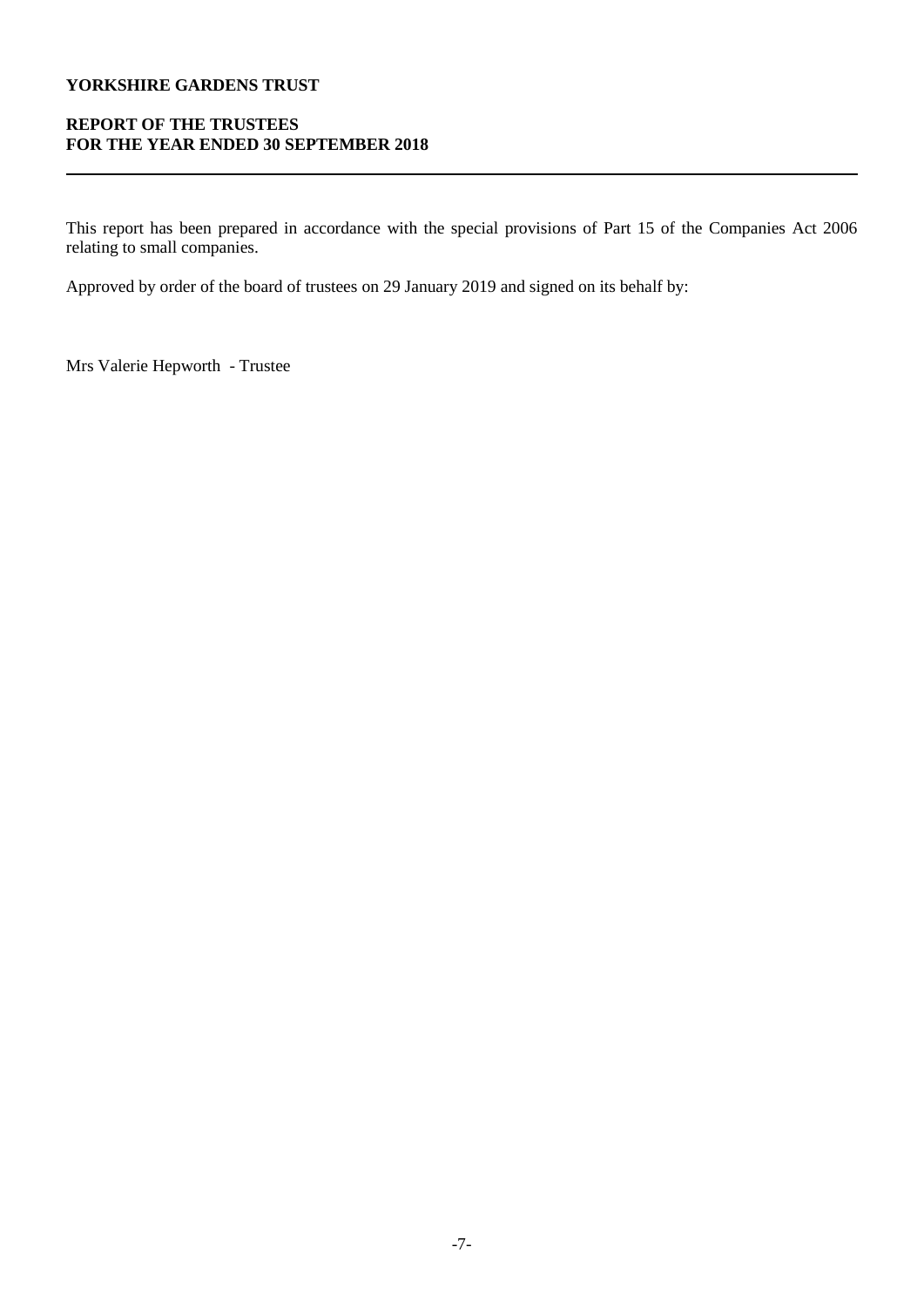# **INDEPENDENT EXAMINER'S REPORT TO THE TRUSTEES OF YORKSHIRE GARDENS TRUST**

I report on the accounts for the year ended 30 September 2018 set out on pages nine to sixteen.

## **Responsibilities and basis of report**

As the charity trustees of the company (and also its directors for the purposes of company law) you are responsible for the preparation of the accounts in accordance with the requirements of the Companies Act 2006 ('the 2006 Act').

Having satisfied myself that the accounts of the company are not required to be audited under Part 16 of the 2006 Act and are eligible for independent examination, I report in respect of my examination of your company's accounts as carried out under section 145 of the Charities Act 2011 ('the 2011 Act'). In carrying out my examination I have followed the Directions given by the Charity Commission under section 145(5)(b) of the 2011 Act.

## **Independent examiner's statement**

I have completed my examination. I confirm that no matters have come to my attention in connection with the examination giving me cause to believe that in any material respect:

- 1. accounting records were not kept in respect of the company as required by section 386 of the 2006 Act; or
- 2. the accounts do not accord with those records; or
- 3. the accounts do not comply with the accounting requirements of section 396 of the 2006 Act other than any requirement that the accounts give a 'true and fair view' which is not a matter considered as part of an independent examination; or
- 4. the accounts have not been prepared in accordance with the methods and principles of the Statement of Recommended Practice for accounting and reporting by charities applicable to charities preparing their accounts in accordance with the Financial Reporting Standard applicable in the UK and Republic of Ireland (FRS 102).

I have no concerns and have come across no other matters in connection with the examination to which attention should be drawn in this report in order to enable a proper understanding of the accounts to be reached.

Mr Harry P Howley ICAEW UHY Calvert Smith Chartered Accountants 31 St Saviourgate York YO1 8NQ

20 February 2019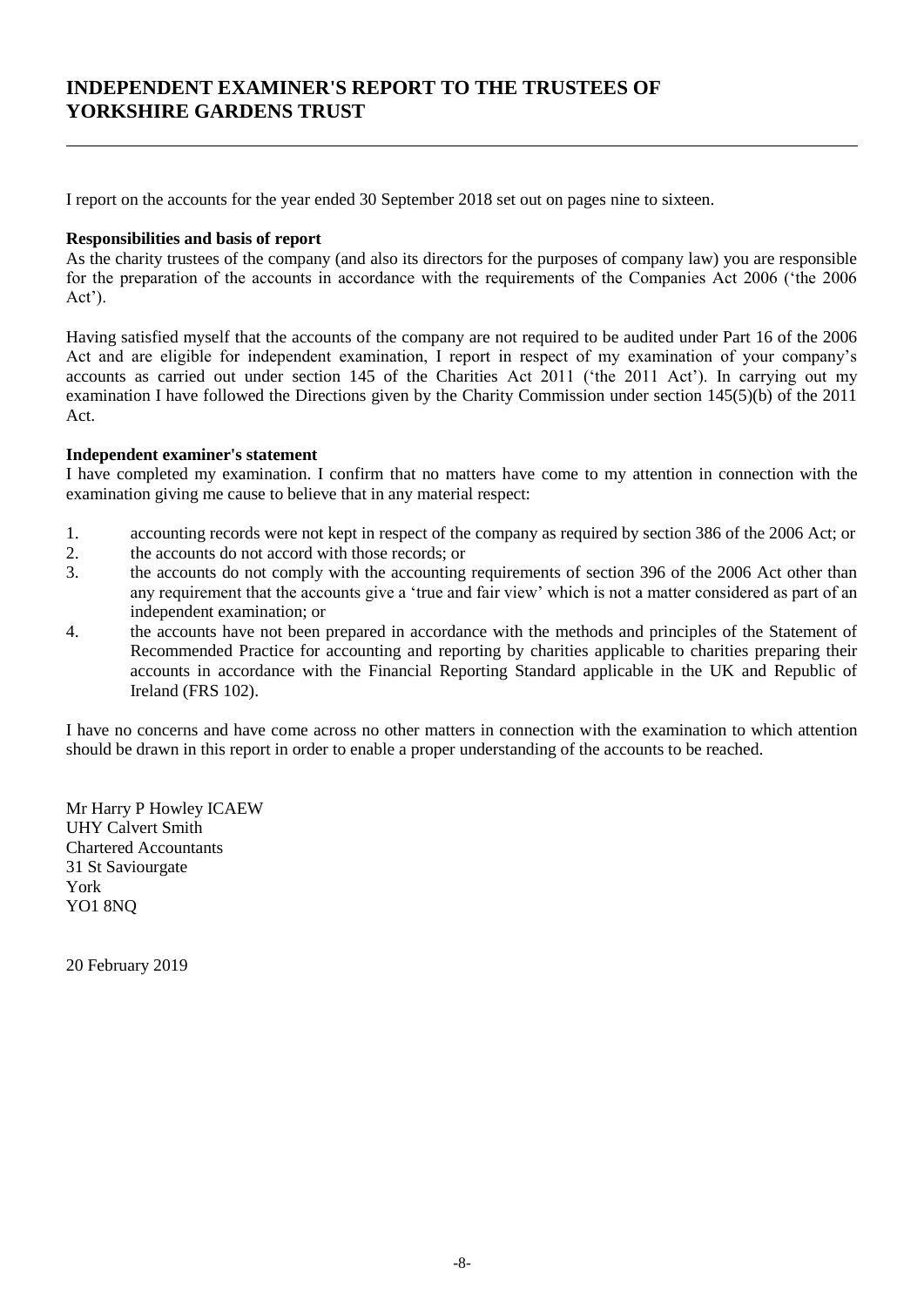## **STATEMENT OF FINANCIAL ACTIVITIES (INCORPORATING AN INCOME AND EXPENDITURE ACCOUNT) FOR THE YEAR ENDED 30 SEPTEMBER 2018**

|                                              |                | <b>Unrestricted</b><br><b>Funds</b> | <b>Restricted</b><br><b>Funds</b> | 2018<br><b>Total</b><br>funds | 2017<br>Total<br>funds |
|----------------------------------------------|----------------|-------------------------------------|-----------------------------------|-------------------------------|------------------------|
|                                              | <b>Notes</b>   | $\mathbf f$                         | $\mathbf f$                       | £                             | $\pounds$              |
| <b>INCOME FROM</b>                           |                |                                     |                                   |                               |                        |
| Donations and legacies                       | $\sqrt{2}$     | 5,321                               | 1,375                             | 6,696                         | 6,933                  |
| <b>Charitable activities</b>                 |                |                                     |                                   |                               |                        |
| Functions, events                            | 3              | 6,031                               |                                   | 6,031                         | 4,846                  |
| Sale of books                                |                |                                     |                                   |                               | 1,320                  |
| Investment income                            | $\overline{4}$ | 778                                 |                                   | 778                           | 655                    |
| <b>Total</b>                                 |                | 12,130                              | 1,375                             | 13,505                        | 13,754                 |
| <b>EXPENDITURE ON</b>                        |                |                                     |                                   |                               |                        |
| <b>Charitable activities</b>                 |                |                                     |                                   |                               |                        |
| Functions, events                            | 3              | (2,303)                             |                                   | (2,303)                       | (1,874)                |
| Grants, donations                            | 5              | (6, 492)                            |                                   | (6, 492)                      | (4,523)                |
| Capability Brown<br><b>Celebration Costs</b> |                |                                     |                                   |                               | (375)                  |
| Administration and                           |                |                                     |                                   |                               |                        |
| governance                                   |                | (7,210)                             | (379)                             | (7,589)                       | (9,950)                |
| Other                                        |                |                                     |                                   |                               | (90)                   |
| <b>Total</b>                                 |                | (16,005)                            | (379)                             | (16, 384)                     | (16, 813)              |
| <b>NET INCOME/</b><br>(EXPENDITURE)          |                | (3, 875)                            | 996                               | (2,879)                       | (3,059)                |
| <b>RECONCILIATION OF</b><br><b>FUNDS</b>     |                |                                     |                                   |                               |                        |
| <b>Total funds brought</b><br>forward        |                | 72,777                              | 576                               | 73,353                        | 76,412                 |
| <b>TOTAL FUNDS</b><br><b>CARRIED FORWARD</b> |                | 68,902                              | 1,572                             | 70,474                        | 73,353                 |

The notes form part of these financial statements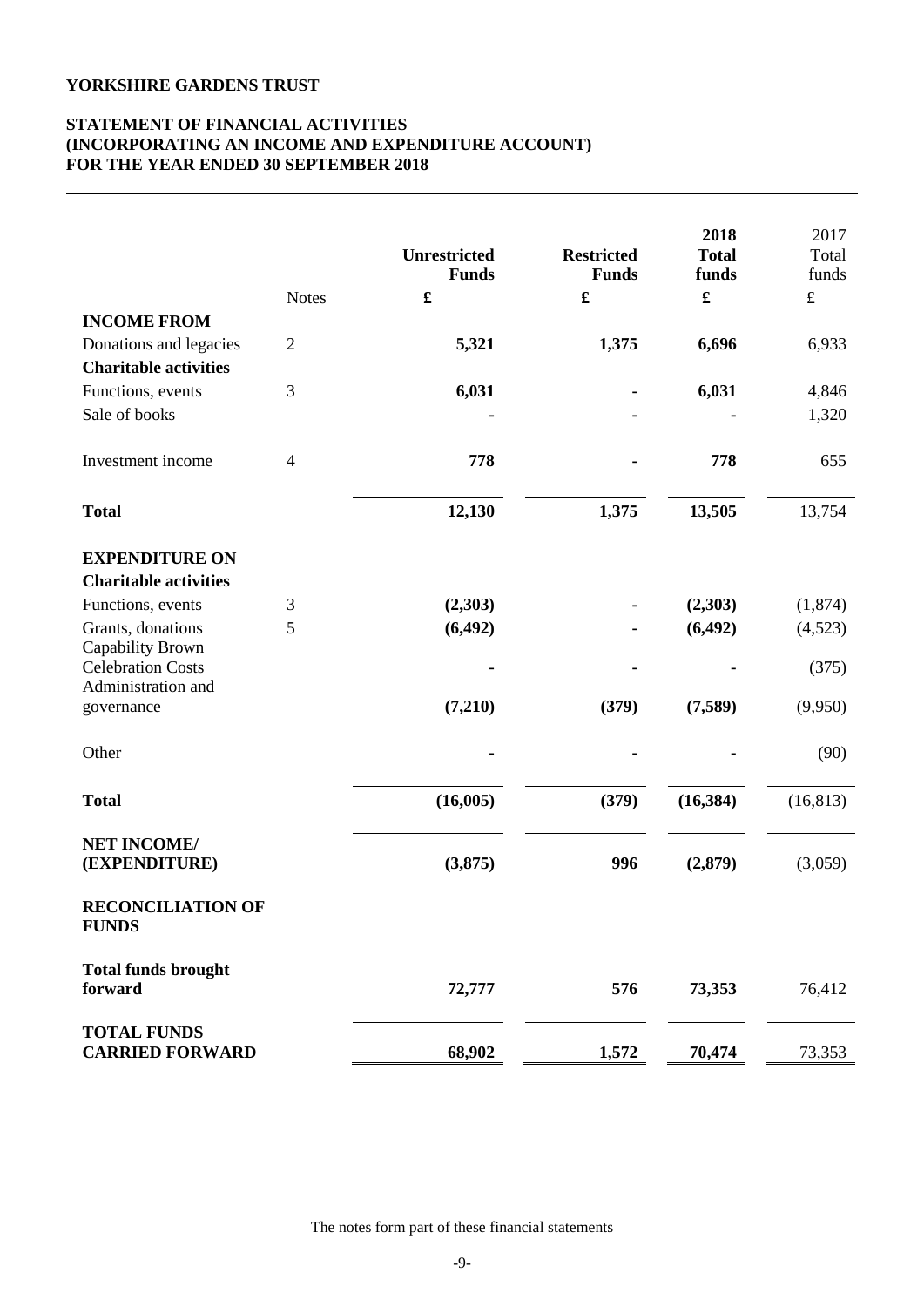## **BALANCE SHEET AT 30 SEPTEMBER 2018**

|                                                        | <b>Notes</b> | <b>Unrestricted</b><br><b>Funds</b> | <b>Restricted</b><br><b>Funds</b><br>$\pmb{\mathfrak{L}}$ | 2018<br><b>Total</b><br>funds<br>$\pmb{\mathfrak{L}}$ | 2017<br>Total<br>funds<br>$\pounds$ |
|--------------------------------------------------------|--------------|-------------------------------------|-----------------------------------------------------------|-------------------------------------------------------|-------------------------------------|
| <b>FIXED ASSETS</b>                                    |              |                                     |                                                           |                                                       |                                     |
| Tangible assets                                        | 9            |                                     |                                                           |                                                       |                                     |
| <b>CURRENT ASSETS</b>                                  |              |                                     |                                                           |                                                       |                                     |
| Debtors                                                | 10           | 856                                 | 210                                                       | 1,066                                                 | 998                                 |
| Cash at bank                                           |              | 70,765                              | 1,362                                                     | 72,127                                                | 74,271                              |
| <b>Total</b>                                           |              | 71,621                              | 1,572                                                     | 73,193                                                | 75,269                              |
| <b>CREDITORS</b>                                       |              |                                     |                                                           |                                                       |                                     |
| Amounts falling due within one year                    | 11           | (2,719)                             |                                                           | (2,719)                                               | (1,916)                             |
| NET CURRENT ASSETS                                     |              | 68,902                              | 1,572                                                     | 70,474                                                | 73,353                              |
| <b>TOTAL ASSETS LESS</b><br><b>CURRENT LIABILITIES</b> |              | 68,902                              | 1,572                                                     | 70,474                                                | 73,353                              |
| <b>NET ASSETS</b>                                      |              | 68,902                              | 1,572                                                     | 70,474                                                | 73,353                              |
| <b>FUNDS</b>                                           | 12           |                                     |                                                           |                                                       |                                     |
| Unrestricted funds                                     |              |                                     |                                                           | 68,902                                                | 72,777                              |
| Restricted funds                                       |              |                                     |                                                           | 1,572                                                 | 576                                 |
| <b>TOTAL FUNDS</b>                                     |              |                                     |                                                           | 70,474                                                | 73,353                              |
|                                                        |              |                                     |                                                           |                                                       |                                     |

The notes form part of these financial statements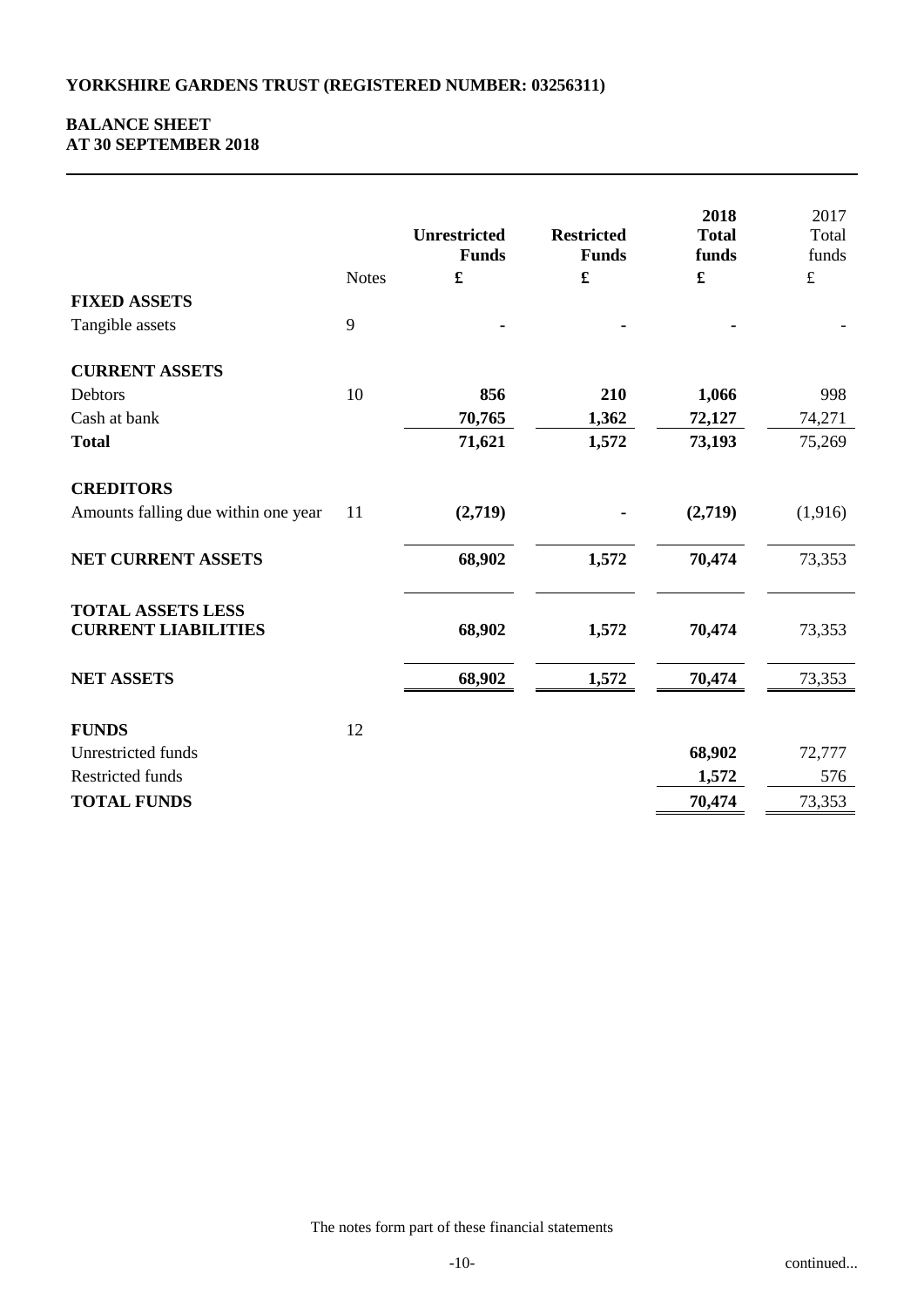## **YORKSHIRE GARDENS TRUST (REGISTERED NUMBER: 03256311)**

## **BALANCE SHEET - CONTINUED AT 30 SEPTEMBER 2018**

The charitable company is entitled to exemption from audit under Section 477 of the Companies Act 2006 for the year ended 30 September 2018.

The members have not required the charitable company to obtain an audit of its financial statements for the year ended 30 September 2018 in accordance with Section 476 of the Companies Act 2006.

The trustees acknowledge their responsibilities for

- (a) ensuring that the charitable company keeps accounting records that comply with Sections 386 and 387 of the Companies Act 2006 and
- (b) preparing financial statements which give a true and fair view of the state of affairs of the charitable company as at the end of each financial year and of its surplus or deficit for each financial year in accordance with the requirements of Sections 394 and 395 and which otherwise comply with the requirements of the Companies Act 2006 relating to financial statements, so far as applicable to the charitable company.

These financial statements have been prepared in accordance with the special provisions of Part 15 of the Companies Act 2006 relating to small charitable companies.

The financial statements were approved by the Board of Trustees on 29 January 2019 and were signed on its behalf by:

Mrs Valerie Hepworth -Trustee

Mr Nigel Tooze -Trustee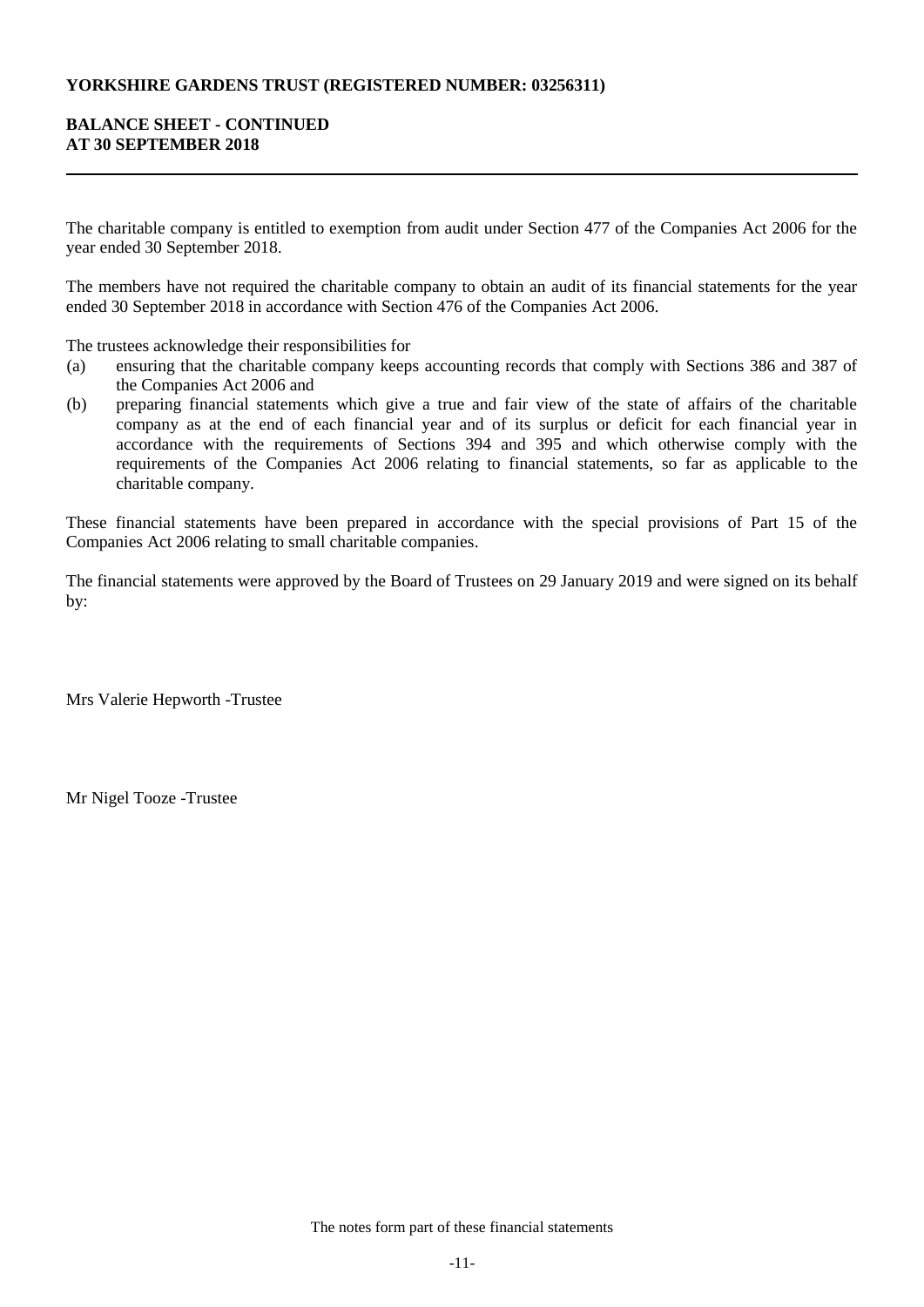## **NOTES TO THE FINANCIAL STATEMENTS FOR THE YEAR ENDED 30 SEPTEMBER 2018**

### **1. ACCOUNTING POLICIES**

### **Basis of preparing the financial statements**

The financial statements of the charitable company, which is a public benefit entity under FRS 102, have been prepared in accordance with the Charities SORP (FRS 102) 'Accounting and Reporting by Charities: Statement of Recommended Practice applicable to charities preparing their accounts in accordance with the Financial Reporting Standard applicable in the UK and Republic of Ireland (effective 1 January 2015)', the Financial Reporting Standard 102 'The Financial Reporting Standard applicable in the UK and Republic of Ireland' and the Companies Act 2006. The financial statements have been prepared under the historical cost convention.

### **Income**

All income is recognised in the Statement of Financial Activities once the charity has entitlement to the funds, it is probable that the income will be received and the amount can be measured reliably.

### **Expenditure**

Liabilities are recognised as expenditure as soon as there is a legal or constructive obligation committing the charity to that expenditure, it is probable that a transfer of economic benefits will be required in settlement and the amount of the obligation can be measured reliably. Expenditure is accounted for on an accruals basis and has been classified under headings that aggregate all cost related to the category. Where costs cannot be directly attributed to particular headings they have been allocated to activities on a basis consistent with the use of resources.

Grants offered subject to conditions which have not been met at the year end date are noted as a commitment but not accrued as expenditure.

#### **Tangible fixed assets**

Depreciation is provided at the following annual rates in order to write off each asset over its estimated useful life.

Plant and machinery etc - 15% on reducing balance

#### **Taxation**

The charity is exempt from corporation tax on its charitable activities.

#### **Fund accounting**

Unrestricted funds can be used in accordance with the charitable objectives at the discretion of the trustees.

Restricted funds can only be used for particular restricted purposes within the objects of the charity. Restrictions arise when specified by the donor or when funds are raised for particular restricted purposes.

Further explanation of the nature and purpose of each fund is included in the notes to the financial statements.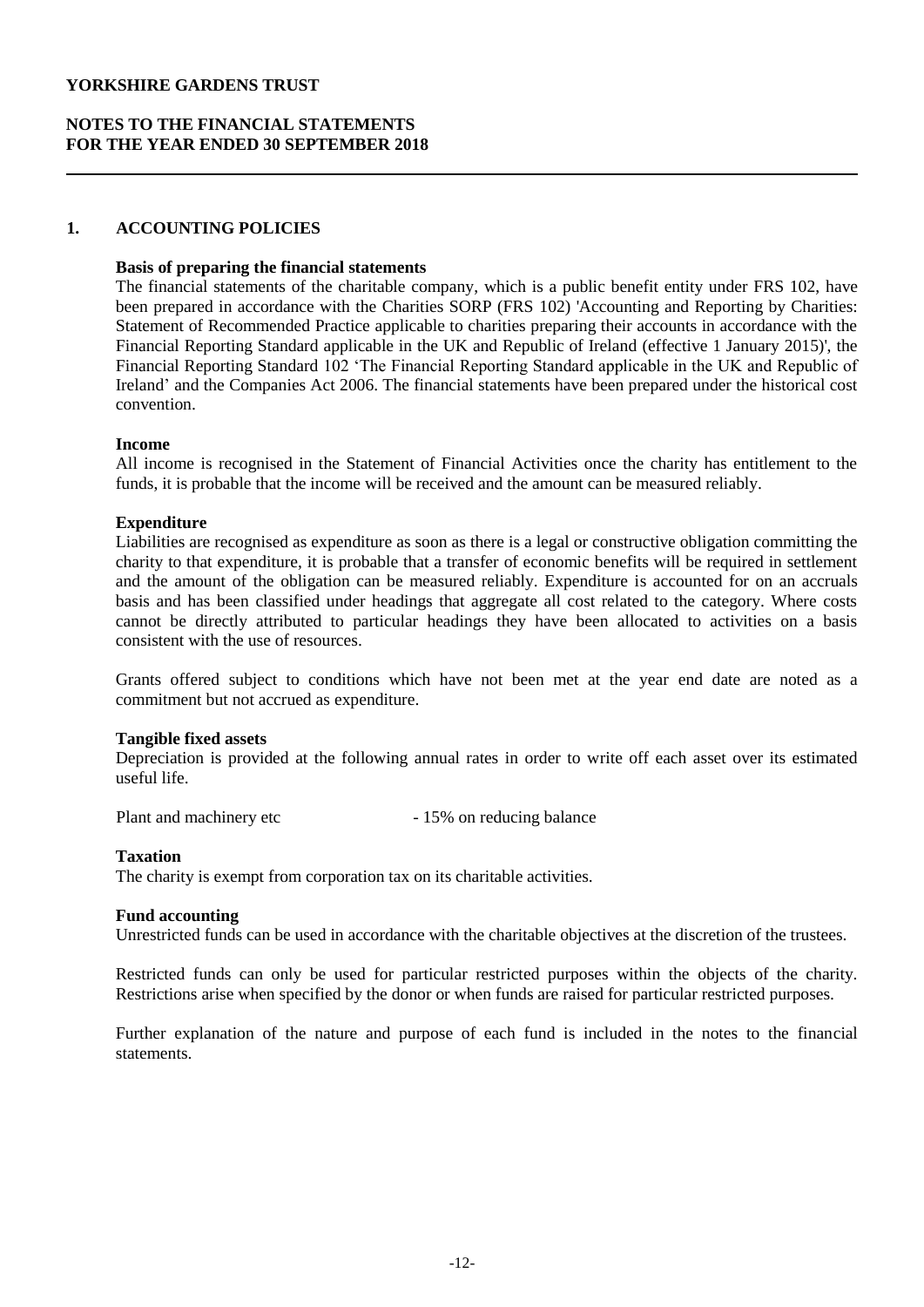## **NOTES TO THE FINANCIAL STATEMENTS - CONTINUED FOR THE YEAR ENDED 30 SEPTEMBER 2018**

## **2. DONATIONS AND LEGACIES**

|                                                                                                   | 2018                 | 2017       |
|---------------------------------------------------------------------------------------------------|----------------------|------------|
|                                                                                                   | £                    | $\pounds$  |
| Members subscriptions                                                                             | 4,189                | 4,698      |
| Gift Aid                                                                                          | 911                  | 998        |
| Donations                                                                                         | 1,296                | 1,237      |
| Grants                                                                                            | 300                  |            |
|                                                                                                   | 6,696                | 6,933      |
| <b>3. INCOME FROM CHARITABLE ACTIVITIES</b>                                                       |                      |            |
|                                                                                                   | 2018                 | 2,017      |
|                                                                                                   | £                    | $\pounds$  |
| Functions, events income                                                                          | 6,031                | 4,846      |
| Functions, events costs                                                                           | (2,303)              | (1,874)    |
| Functions, events surplus                                                                         | 3,728                | 2,972      |
| <b>4. INVESTMENT INCOME</b>                                                                       |                      |            |
|                                                                                                   | 2018                 | 2017       |
|                                                                                                   | $\mathbf f$          | $\pounds$  |
| Deposit account interest                                                                          | 778                  | 655        |
| <b>5.GRANTS PAYABLE</b>                                                                           |                      |            |
|                                                                                                   | 2018                 | 2017       |
|                                                                                                   | £                    | $\pounds$  |
| Grants, donations                                                                                 | 6,492                | 4,523      |
| The total of grants paid during the year was:                                                     |                      |            |
|                                                                                                   | 2018                 | 2017       |
|                                                                                                   | $\pmb{\mathfrak{L}}$ | $\pounds$  |
| Schools Project<br>York Civic Trust, James Backhouse Plaque                                       | 1,672                | 1,851      |
| Ripon Walled Garden, Paths (2017: Signage)                                                        | 1,000                | 661<br>656 |
| Valley Gardens, Restoration King Edward VII Memorial Gate                                         |                      | 1,000      |
| Other including costs of Refugee Day at Beningborough Hall                                        |                      | 355        |
| New Arcadian Press to support the publication of "On the Spot: The Yorkshire Red                  |                      |            |
| Books of Humphrey Repton, Landscape Gardener"                                                     | 2,500                |            |
| Ripon Museums Trust, Master's Garden at Ripon Workhouse                                           | 600                  |            |
| Friends of the Botanical Gardens Sheffield, sponsorship of subsidised student places              |                      |            |
| at Repton Conference<br>York Philosophical Society to support publication of "The Most Fortunate" | 220                  |            |
| Situation: The Story of York's Museum Gardens"                                                    | 500                  |            |
|                                                                                                   | 6,492                | 4,523      |

In addition to the grants paid during the year, grant offers totalling £500 have been made, which will become due when specific conditions are met by the beneficiaries.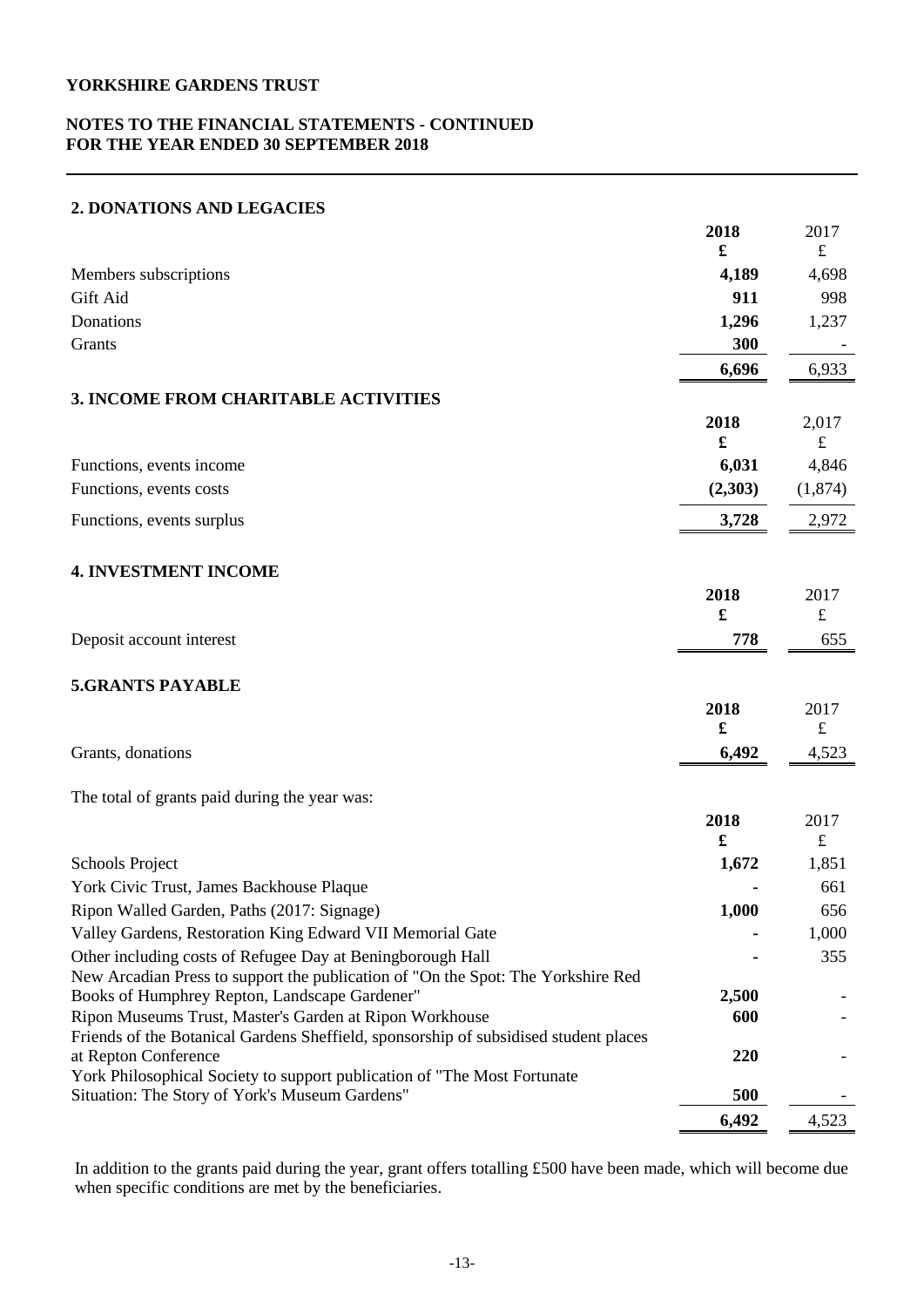## **NOTES TO THE FINANCIAL STATEMENTS - CONTINUED FOR THE YEAR ENDED 30 SEPTEMBER 2018**

## **6. NET INCOME/(EXPENDITURE)**

Net income/(expenditure) is stated after charging/(crediting):

|              | 2018 | 2017 |
|--------------|------|------|
|              | £    | £    |
| Accountancy  | 618  | 600  |
|              |      |      |
|              | 2018 | 2017 |
| Depreciation | £    | £    |
|              |      | 40   |

# **7. TRUSTEES' REMUNERATION, BENEFITS AND EXPENSES**

There were no trustees' remuneration, benefits or expenses for the year ended 30 September 2018 or for the year ended 30 September 2017

# **8. COMPARATIVE FOR THE STATEMENT OF FINANCIAL ACTIVITIES**

|                                    | <b>Unrestricted</b><br><b>Funds</b> | <b>Restricted</b><br><b>Funds</b> | <b>Total</b><br>funds |
|------------------------------------|-------------------------------------|-----------------------------------|-----------------------|
|                                    | £                                   | £                                 | £                     |
| <b>INCOME FROM</b>                 |                                     |                                   |                       |
| Donations and legacies             | 6,933                               |                                   | 6,933                 |
| <b>Charitable activities</b>       |                                     |                                   |                       |
| Functions, events                  | 4,846                               |                                   | 4,846                 |
| Sale of books                      | 1,320                               |                                   | 1,320                 |
| Investment income                  | 655                                 |                                   | 655                   |
| <b>Total</b>                       | 13,754                              |                                   | 13,754                |
| <b>EXPENDITURE ON</b>              |                                     |                                   |                       |
| <b>Charitable activities</b>       |                                     |                                   |                       |
| Functions, events                  | (1,874)                             |                                   | (1, 874)              |
| Grants, donations                  | (4,386)                             | (137)                             | (4,523)               |
| Capability Brown Celebration Costs | (375)                               |                                   | (375)                 |
| Administration and governance      | (9, 833)                            | (118)                             | (9,951)               |
| Other                              | (90)                                |                                   | (90)                  |
| <b>Total</b>                       | (16, 558)                           | (255)                             | (16, 813)             |
| NET INCOME/ (EXPENDITURE)          | (2,804)                             | (255)                             | (3,059)               |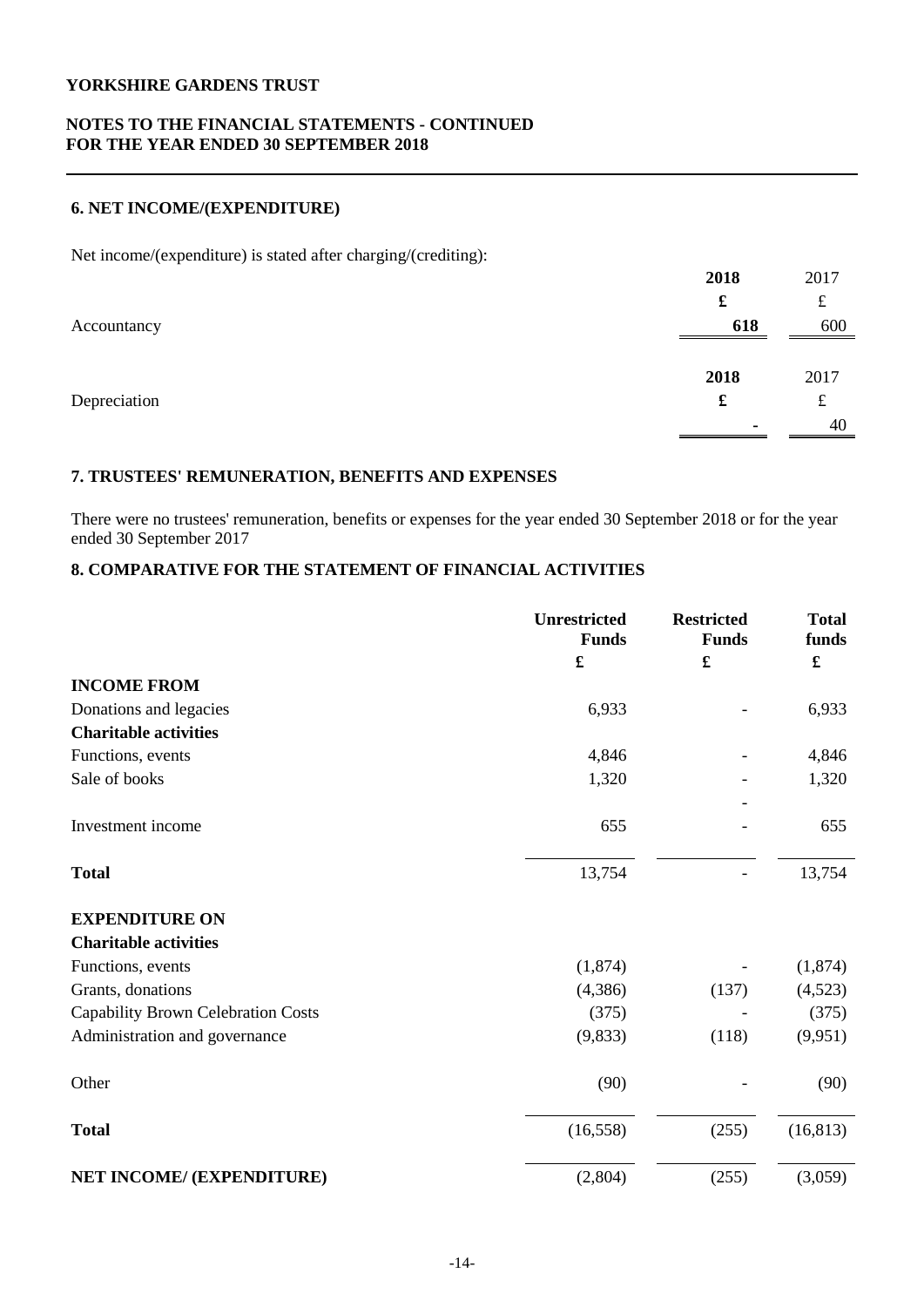## **NOTES TO THE FINANCIAL STATEMENTS - CONTINUED FOR THE YEAR ENDED 30 SEPTEMBER 2018**

## **8. COMPARATIVE FOR THE STATEMENT OF FINANCIAL ACTIVITIES – continued**

|                                                         | Unrestricted<br>funds | <b>Restricted</b><br>funds   | <b>Total</b><br>funds                       |
|---------------------------------------------------------|-----------------------|------------------------------|---------------------------------------------|
| <b>Transfer between funds</b>                           | 193                   | (193)                        |                                             |
| Net movement in funds                                   | (2,611)               | (448)                        | (3,059)                                     |
| <b>RECONCILIATION OF FUNDS</b>                          |                       |                              |                                             |
| <b>Total funds brought forward</b>                      | 75,388                | 1,024                        | 76,412                                      |
| <b>TOTAL FUNDS CARRIED FORWARD</b>                      | 72,777                | 576                          | 73,353                                      |
| 9. TANGIBLE FIXED ASSETS                                |                       |                              | <b>Plant</b> and<br><b>Machinery</b><br>etc |
| <b>COST</b>                                             |                       |                              | $\pounds$                                   |
| At 1 October 2016 and 30 September 2017                 |                       |                              | 1,032                                       |
| <b>DEPRECIATION</b>                                     |                       |                              |                                             |
| At 1 October 2017                                       |                       |                              | 1,032                                       |
| Charge for year<br>At 30 September 2018                 |                       |                              | 1,032                                       |
| <b>NET BOOK VALUE</b>                                   |                       |                              |                                             |
| At 30 September 2018                                    |                       |                              |                                             |
| At 30 September 2017                                    |                       |                              |                                             |
| <b>10. DEBTORS: AMOUNTS FALLING DUE WITHIN ONE YEAR</b> |                       |                              |                                             |
|                                                         |                       | 2018<br>$\pmb{\mathfrak{L}}$ | 2017<br>$\pounds$                           |
| Other debtors                                           |                       | 1,066                        | 998                                         |
|                                                         |                       |                              |                                             |
| 11. CREDITORS: AMOUNTS FALLING DUE WITHIN ONE YEAR      |                       |                              |                                             |
|                                                         |                       | 2018                         | 2017                                        |
|                                                         |                       | £                            | $\pounds$                                   |
| Other creditors and deferred income                     |                       | 2,719                        | 1,916                                       |